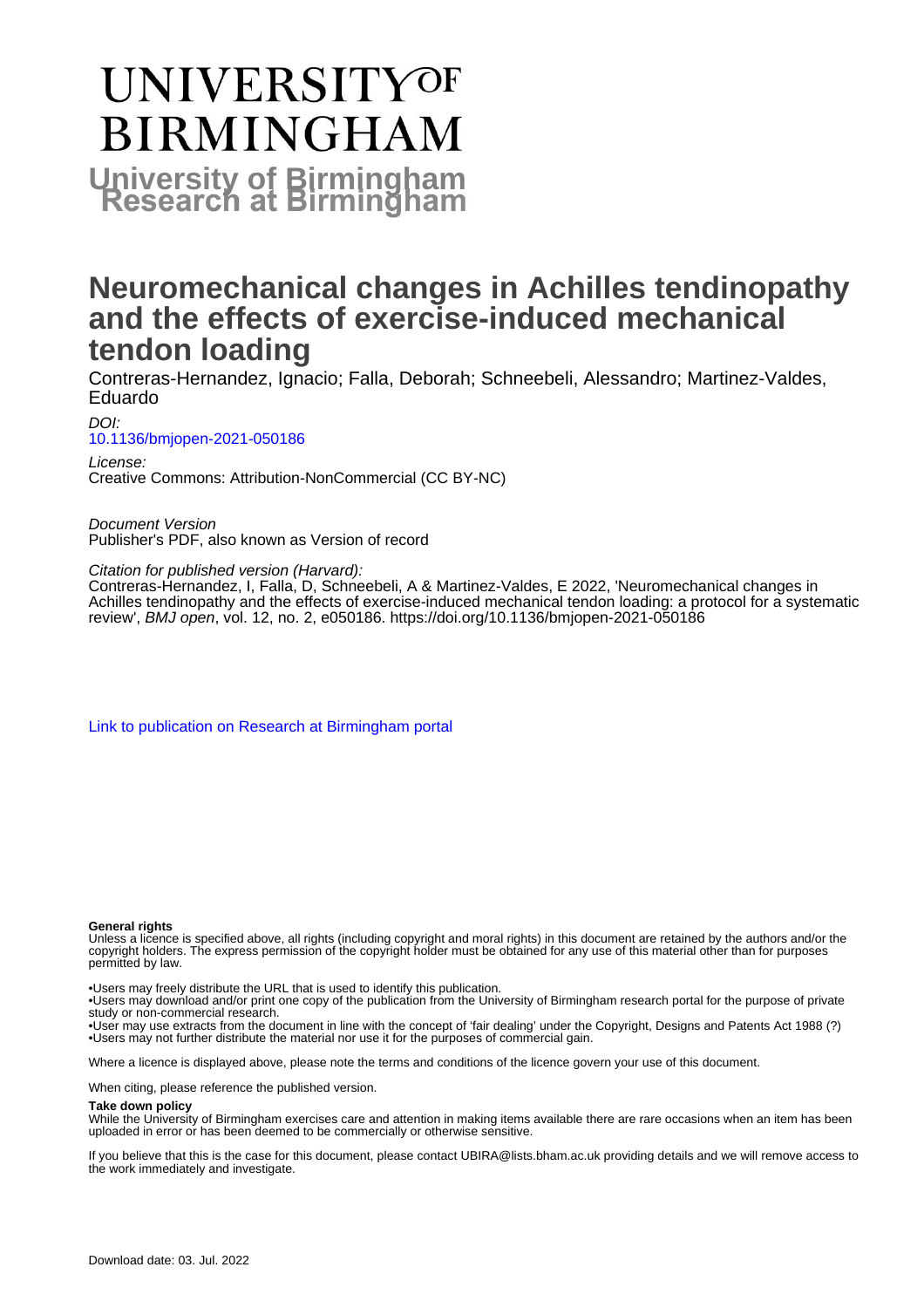**To cite:** Contreras-Hernandez I, Falla D, Schneebeli A, *et al*. Neuromechanical changes in Achilles tendinopathy and the effects of exerciseinduced mechanical tendon loading: a protocol for a systematic review. *BMJ Open* 2022;12:e050186. doi:10.1136/ bmjopen-2021-050186 ► Prepublication history and additional supplemental material for this paper are available online. To view these files, please visit the journal online [\(http://dx.doi.org/10.1136/](http://dx.doi.org/10.1136/bmjopen-2021-050186) [bmjopen-2021-050186](http://dx.doi.org/10.1136/bmjopen-2021-050186)). Received 12 February 2021 Accepted 20 January 2022

# **BMJ Open Neuromechanical changes in Achilles tendinopathy and the effects of exerciseinduced mechanical tendon loading: a protocol for a systematic review**

IgnacioContreras-Hernandez,<sup>1</sup> Deborah Falla <sup>®</sup>,<sup>1</sup> Alessandro Schneebeli <sup>®</sup>,<sup>1,2</sup>  $E$ duardo Martinez-Valdes  $\bullet$ <sup>1</sup>

#### ABSTRACT

Introduction Achilles tendinopathy (AT) is a debilitating overuse injury characterised by pain, impaired functional performance, morpho-mechanical changes to the Achilles tendon and triceps surae neuromuscular alterations. Loading-based exercise has become the principal non-surgical choice for the treatment of AT; however, mechanistic evidence by which loading-based treatment may help to resolve tendon pain remains unclear. This systematic review aims to summarise the evidence of the neuromechanical changes produced by AT and by exercise-induced mechanical loading.

Methods and analysis This systematic review protocol was informed and reported in accordance with the Preferred Reporting Items for Systematic Review and Meta-Analysis (PRISMA-P) and the Cochrane Handbook for Systematic Reviews of Interventions. Pubmed, MEDLINE, EMBASE, CINAHL Plus, Web of Science and SPORTDiscus electronic databases will be searched from inception to February 2021. Additionally, grey literature and key journals will be reviewed. Risk of bias will be determined independently by two reviewers using the version 2 of the Cochrane risk-of-bias tool for randomised trials (RoB 2) and the risk of bias in non-randomised studies - of interventions (ROBINS-I) tool according to Cochrane recommendations. Quality of the cumulative evidence will be assessed with the Grading of Recommendations, Assessment, Development, and Evaluation (GRADE) guidelines. If homogeneity exists between groups of studies, a random-effects meta-analysis will be conducted. If not, results will be synthesised narratively. Ethics and dissemination Our findings will be disseminated through publication in a peer-reviewed journal and presented at conferences. No ethical approval was required.

PROSPERO registration number CRD42021231933.

#### **INTRODUCTION**

Tendinopathy describes a spectrum of pathological changes to the tendon, leading to pain and reduced function. The essence of tendinopathy is a failed healing response, characterised by abnormalities in the microstructure, composition and cellularity of the tendon,<sup>1</sup> with degeneration and disorganised

### Strengths and limitations of this study

- ► This will be the first systematic review to synthesise evidence of neuromechanical changes produced by Achilles tendinopathy (AT).
- ► This will also be the first systematic review examining the effect of exercise-induced mechanical loading protocols on neuromechanical changes observed in individuals with AT.
- $\blacktriangleright$  In accordance with the Grading of Recommendations, Assessment, Development, and Evaluation framework, the inclusion of observational studies might reduce the quality of evidence.

proliferation of tenocytes, disruption of collagen fibres and subsequent increase in non-collagenous matrix.<sup>[2](#page-6-1)</sup>

Achilles tendinopathy (AT) is a debilitating overuse injury which causes considerable morbidity and functional impairment among the athletic and general popula- $\frac{34}{4}$  Achilles tendon injuries can be separated into non-insertional tendinopathy (55%–65% of the injuries), insertional tendinopathy (20%–25%) and proximal musculotendinous junction injuries (9%–25%), according to the location of pain.<sup>[5](#page-6-3)</sup> Nevertheless, individuals may present symptoms at the insertion and mid-portion concurrently, and approximately 30% have bilateral pain.<sup>[6](#page-6-4)</sup> Morphological comparisons of tendinopathic and healthy tendons have demonstrated a larger cross-sectional area (CSA) for the degenerated Achilles tendon.<sup>[7](#page-6-5)</sup> It is believed that this increase is due to an accumulation of water and increased ground substance as a result of the pathology. $8 \text{ In }$  $8 \text{ In }$ addition, changes to the tendon's stiffness has been reported.<sup>[7](#page-6-5)</sup> Typically, a thicker tendon is considered mechanically stronger due to its ability to dissipate high stresses (force/area) across the tendon and yield

**BMI** 

ac.uk

<sup>1</sup> Centre of Precision Rehabilitation for Spinal Pain (CPR Spine), School of Sport, Exercise and Rehabilitation Sciences, University of Birmingham, Birmingham, UK <sup>2</sup>Rehabilitation Research Laboratory, Department of Business Economics, Health and Social Care, University of Applied Sciences and Arts of Southern Switzerland, Manno, Switzerland

RM<sub>J</sub>

© Author(s) (or their employer(s)) 2022. Re-use permitted under CC BY-NC. No commercial re-use. See rights and permissions. Published by

Check for updates

Correspondence to Dr Eduardo Martinez-Valdes; E.A.MartinezValdes@bham.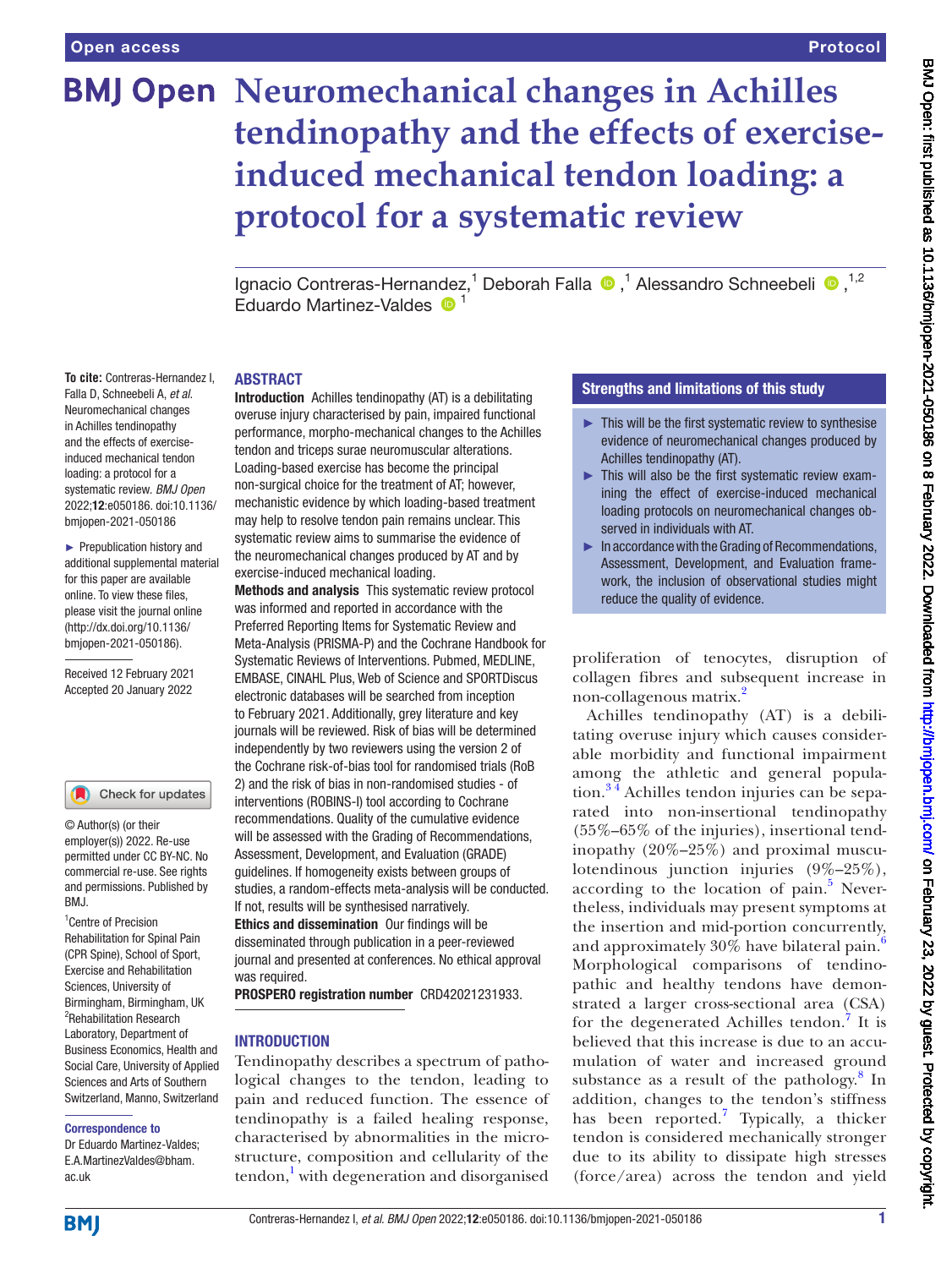lower strain energy.<sup>[7](#page-6-5)</sup> However, degenerated Achilles tendon has lower stiffness and Young's modulus compared with healthy tendons.<sup>[7](#page-6-5)</sup>

Human movement emerges from the interplay among descending output from the central nervous system (CNS), sensory input from the body and environ-ment, muscle dynamics and the whole body dynamics.<sup>[9](#page-6-7)</sup> Thus, neuromechanics is the study of the coupling between neural information processing and mechanical behaviour.<sup>[9](#page-6-7)</sup> Fundamentally, the CNS plans, initiates and sends motor commands to muscle, $10$  then the muscle executes the motor command producing force to pull the tendon, and finally, the tendon transmits and modulates muscle force controlling the movement. $^{11}$  Additionally, peripheral components of this hierarchical system (ie, muscle spindles and Golgi tendon organs) send feedback signals to assist the CNS in motor commands planning.<sup>[12](#page-6-10)</sup>

Tendons require the ability to withstand, store and then deliver substantial force to perform day-to-day activities.<sup>13</sup> During sports-related activities, where the repetition and speed of the loading are drastically increased, the mechanical force placed on the tendon becomes substantially amplified. $14$  Therefore, a decrease in tendon stiffness will cause the muscle fascicles to shorten more to account for the increased compliance of the tendon.<sup>[7](#page-6-5)</sup> This may limit the muscle's ability to function within the force–length curve's optimal region, thereby affecting movement economy.<sup>[7](#page-6-5)</sup>

In addition to the morpho-mechanical changes induced by AT, several neuromechanical adaptations have been reported in individuals with  $AT<sup>11</sup>$  $AT<sup>11</sup>$  $AT<sup>11</sup>$  Neuromechanical adaptations include how the mechanical system may offload a task that the neural system needs to accom-plish<sup>[9](#page-6-7)</sup> and it is possible only through a tight connection between sensory and motor systems. One of these neuromechanical adaptations is the electromechanical delay (EMD), which is defined as the time lag between muscle activation and the mechanical force produced, which dictates the muscle-tendon unit's temporal efficiency.<sup>11</sup> Longer EMD has recently been reported for the affected side compared with the non-affected side in individuals with Achilles tendinosis, indicating a compromised triceps surae musculotendinous unit temporal efficiency (ability to transmit force from the muscle to the tendon as quickly as possible). $\frac{11}{11}$  $\frac{11}{11}$  $\frac{11}{11}$ 

Other neuromechanical adaptations are the evoked spinal reflexes assessed by Ia-afferent-mediated H-reflex and the net excitation of the neuron pool determined by the first volitional wave  $(V$ -wave).<sup>15</sup> Higher V-wave but not H-reflex values of the soleus muscle have been observed in the affected legs of athletes with chronic middle-portion AT.<sup>16</sup> This greater V-wave may result from an enhanced neural drive in the descending corticospinal pathways, elevated net excitability of both large and small motor neurons, and/or alterations in the presynaptic inhibition during voluntary activation of the soleus muscle.<sup>17</sup> However, a recent study using a similar approach has shown higher H-reflex and V-wave values in individuals

with mid-portion AT compared with controls, $^{11}$  showing that there is some discrepancy across studies.

Once symptoms develop, ensuing movement dysfunction may contribute to the chronicity of symptoms.<sup>18</sup> Pain in the Achilles tendon causes widespread motor inhibition in the affected region, evidenced by the lower electrical activity of the agonist, synergist and antagonist muscles.<sup>[19](#page-7-4)</sup> Individuals with tendinopathy also tend to use movement patterns that place excessive or abnormal load on their tendons; the faulty movement may represent either a root cause or a reason for chronicity or slow resolution.<sup>[18](#page-7-3)</sup> This may be attributed to a protective mechanism that prevents further injury or even tendon rupture.<sup>[20](#page-7-5)</sup>

Research on the treatment of AT is somewhat scarce despite the prevalence. $^{21}$  Over the past decade, loadingbased treatment in the form of eccentric training (exercises where tendon lengthening during active contractions is emphasised) has become the main nonsurgical choice of treatment for  $AT<sub>1</sub><sup>22</sup>$  although there is no convincing evidence showing that this form of exercise is the most effective for AT. A recent systematic review concluded that there is little clinical or mechanistic evidence supporting the use of isolated eccentric exer-cises alone.<sup>[23](#page-7-8)</sup> Well-conducted studies comparing different loading programmes are largely lacking.<sup>23</sup> The purpose of exercise is to provide mechanical loading to the tendon in order to promote remodelling, decrease pain and improve calf-muscle endurance and strength.<sup>6 24</sup> It seems that loading itself yields positive clinical, structural and biochemical effects with respect to tendinopathy. $6^{25-28}$ However, the successful management of AT remains challenging, possibly due to a lack of knowledge about the effect of loading parameters that is, load progression, load magnitude, frequency (sets and repetitions) and restitution between treatment sessions[.21](#page-7-6)

There are several systematic reviews about the effects of exercise in individuals with AT. However, most are focused on pain and function and usually only use self-reported outcome measures as a main outcome. Self-reported outcomes have high variability among the population, thus, the conclusion of these studies may be partially biased. Although two recent systematic reviews explored the effects of exercise on the morphological properties of the Achilles tendon in individuals with mid-portion  $AT<sup>29 30</sup>$  to our knowledge, there are currently no systematic reviews examining the neuromechanical changes that occur in individuals with AT or the effects of exercise on these properties. Therefore, the aim of this systematic review is to synthesise the current literature regarding (1) triceps surae–Achilles tendon complex neuromechanics in individuals with AT and (2) the effect of exerciseinduced mechanical tendon loading on neuromechanical changes induced by AT.

#### **METHODS**

This systematic review protocol has been developed following the Cochrane Handbook for Systematic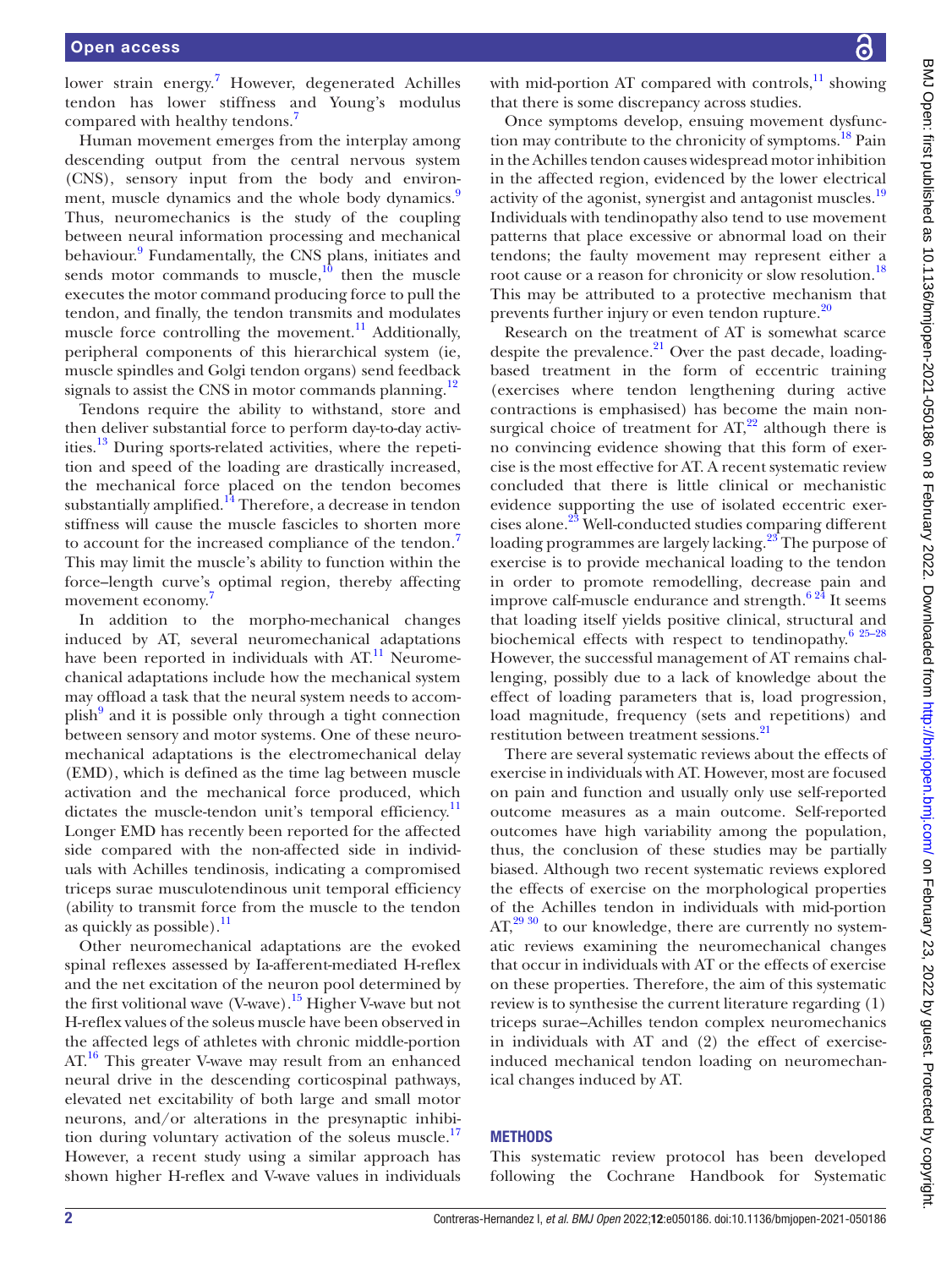Reviews of Interventions and the Preferred Reporting Items for Systematic Review and Meta-analysis Protocols (PRISMA-P) 2015 checklist ([online supplemental](https://dx.doi.org/10.1136/bmjopen-2021-050186) [file 1](https://dx.doi.org/10.1136/bmjopen-2021-050186)). $31-33$  This protocol has been registered with the International Prospective Register of Systematic Reviews (PROSPERO) on 26 January 2021 (registration number: CRD42021231933). The Cochrane Handbook mainly focuses on the synthesis of evidence from intervention studies which is related only to the second objective of this systematic review; unfortunately, the first objective is commonly addressed by observational studies. Therefore, we followed these guidelines in addition to the COSMOS-E guidance for the following reasons: First, there are many similarities in the general structure and procedures used in both types of reviews. Second, the information in the Cochrane Handbook is described in more detail and includes important information related to observational studies. Third, a similar approach has been made in other systematic review protocols.<sup>34 35</sup> Fourth, widely accepted standards of systematic reviews meta-analysis of observational studies are lacking. $36$  We know that some methodological differences exist, but we will pay particular attention to certain steps of the conducted process (eg, choice of statistical methods, sources of heterogeneity, etc). $36$ 

### Eligibility criteria

The PICOS framework (Population, Intervention, Comparison, Outcomes, and Study Design) has been used to define the eligibility criteria for the inclusion and exclusion of studies in this systematic review. $3237$  However, due to the characteristics of this research, we will use 'Indicator' in the same category of 'Intervention' as it has been used previously.<sup>[34 35](#page-7-11)</sup>

### Population

The population of interest is adults (aged 18–65 years) with mid-portion or insertional AT and pain-free adults as a control group. However, we will also include studies that have used the asymptomatic lower limb as a control. In order to avoid excluding relevant articles identified during the scoping search, participants with bilateral AT will also be included. There will be no restrictions in terms of gender or ethnicity. Studies that include individuals with AT who have been diagnosed with an underlying medical pathology or disorder (eg, systemic inflammatory conditions, cardiovascular diseases, neurological disorders) and/or history of Achilles tendon surgery will be excluded.

### Intervention/indicator

In order to address the first aim of this systematic review, eligible studies will be those which include the use of any electrophysiological technique (eg, surface electromyography, intramuscular electromyography, high-density surface electromyography, transcranial magnetic stimulation, cervicomedullary magnetic stimulation or peripheral nerve stimulation) to determine neuromuscular,

spinal, subcortical or supraspinal changes in people with AT. Additionally, eligible studies will be those which include the use of ultrasonographic or MRI to measure the morphological or mechanical properties of the Achilles tendon in people with AT. Similarly, eligible studies to address the second aim of this systematic review will be those which include the use of any electrophysiological technique to determine neuromuscular, spinal, subcortical or supraspinal changes produced by any exercise-induced mechanical tendon loading protocols (eg, eccentric, isometric or concentric contractions, plyometric exercises, stretching or rehabilitation protocols) in people with AT. Moreover, eligible studies will be those which include the use of ultrasonographic or MRI to measure changes in the morphological or mechanical properties of the Achilles tendon produced by any exercise-induced mechanical loading in individuals with AT.

### **Comparison**

Studies must include a comparison of the neuromuscular properties of the triceps surae muscle or morphomechanical properties of the Achilles tendon between individuals with AT and controls or between symptomatic and asymptomatic lower limbs. Likewise, studies assessing the effects of exercise-induced mechanical tendon loading should include a comparison of the neuromuscular features of the triceps surae muscle or morpho-mechanical properties of the Achilles tendon in individuals with AT and controls or between symptomatic and asymptomatic lower limbs.

### **Outcomes**

Primary outcomes will include neuromuscular properties of the triceps surae muscle and morpho-mechanical features of the Achilles tendon. We will include studies assessing the amplitude and timing of EMG activity of the gastrocnemius-soleus (millivolts and milliseconds, respectively), tibialis anterior and gastrocnemius-soleus coactivation (co-contraction ratio,  $\%$ ), gastrocnemius-soleus motor-evoked potentials (MEPs, microvolts) obtained from transcranial and cervicomedullary magnetic stimulation (TMS and CMEPs), H-reflex (peak-to-peak amplitude, microvolts), F-wave or V-wave obtained by peripheral nerve stimulation (tibial nerve) and motor unit data (motor unit discharge rate, Hz) obtained from intramuscular and/or high-density surface EMG recordings (millivolts). The present systematic review will also include morpho-mechanical properties such as length (cm), thickness (mm), CSA (mm<sup>2</sup>), volume (cm<sup>3</sup>), stiffness (N/ mm or kPa), modulus (kPa), creep, elasticity (kPa), strain  $(\%)$  and stress (kPa) of the Achilles tendon. Only studies that measure any of these neuromechanical properties quantitatively will be included. Secondary outcomes will include duration of symptoms (months), the severity of symptoms (Victorian Institute of Sports Assessment-Achilles questionnaire (VISA-A) or Visual Analogue Scale (VAS)), type of tendinopathy (mid-portion, insertional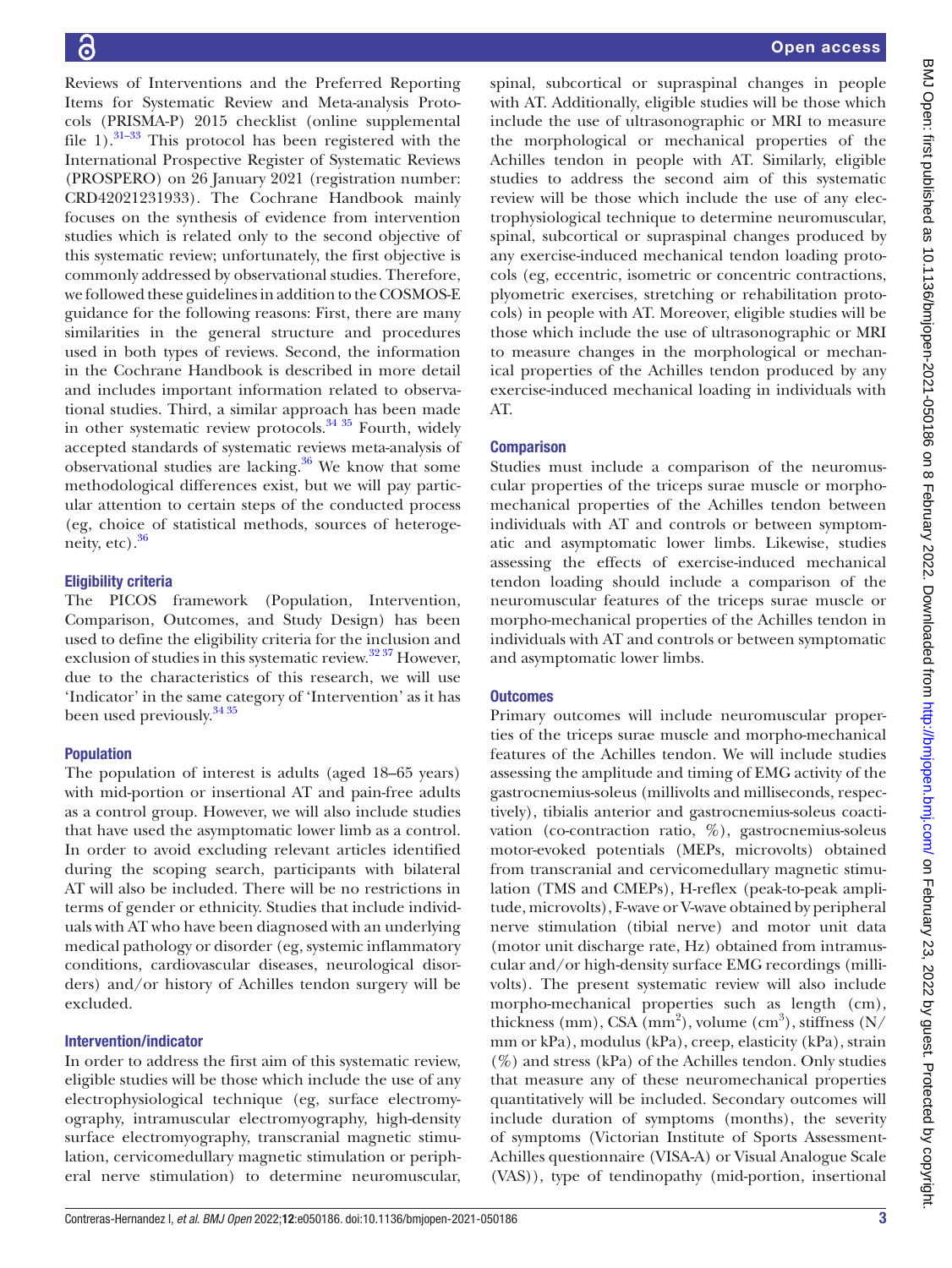or both), diagnostic confirmation (clinical assessment and/or ultrasound evaluation) and physical activity level (International Physical Activity Questionnaire (IPAQ), hours of physical activity per week, etc).

#### Study design

Based on scoping searches, randomised controlled trials and non-randomised controlled trials (ie, cohort, crosssectional and cohort studies) will be considered to address both objectives of this systematic review adequately. Nonoriginal literature (eg, systematic and narrative reviews) or other types of studies will be excluded and reported in the PRISMA flow diagram.

#### Information sources

The following electronic databases will be used from inception to February 2021: Pubmed, MEDLINE (Ovid Interface), EMBASE (Ovid Interface), CINAHL Plus (EBSCO Interface), Web of Science (WOS; Clarivate Analytics) and SPORTDiscus (EBSCO Interface). Specific research strategies have been designed considering medical subject heading (MESH) terms to improve search results. Moreover, hand searching of key journals will be conducted, including *Journal of Applied Physiology*, *Journal of Orthopaedic & Sports Physical Therapy*, *Journal of Electrophysiology and Kinesiology*, *Journal of Biomechanics, Clinical Biomechanics*, *British Journal of Sports Medicine, Medicine and Science in Sports and Exercise*, *Journal of Science and Medicine in Sports*, and *Isokinetic and Exercise Science*. The eligibility of the manuscripts found in hand searching will be defined using the PICOS framework. Additionally, relevant authors in the field will be contacted to identify unpublished articles in preparation. To minimise risk of bias publication, grey literature will be also included, and searches will be conducted using the British national bibliography for report literature (BNBRL), ProQuest Dissertations & These Global, OpenGrey database and EThOs. Reference lists of included studies and relevant systematic reviews will be checked for any further studies, accordingly with the MECIR standards.<sup>38</sup>

### Search strategy

Two independent reviewers (IC-H and AS) will complete the search and identify potential studies to be included in this systematic review. There will be no restrictions in terms of date, design or language, to ensure inclusion of all relevant articles.

Due to the inability to obtain maximal retrieval of articles during the scoping search and to adequately address both objectives of this systematic review, this search will be conducted in a two-step process:

- 1. Initial search to identify studies with neuromuscular properties of the triceps surae or morpho-mechanical features of the Achilles tendon in individuals with AT.
- 2. Secondary search identifying studies assessing the effects of exercise-induced tendon mechanical loading on neuromuscular properties of the triceps surae or

the morpho-mechanical characteristics of the Achilles tendon in individuals with AT.

A search strategy example for MEDLINE (Ovid Interface) database of each step is reported in [online supple](https://dx.doi.org/10.1136/bmjopen-2021-050186)[mental file 2](https://dx.doi.org/10.1136/bmjopen-2021-050186) and includes MESH terms, keywords and search strings to ensure maximal retrieval. $39$  The specific search terms will be modified to reflect differences in keywords and syntax between databases but search strategy consistency will be guaranteed.

#### Data management

Literature search results, including citation and abstract of potentially eligible studies, will be imported into EndNote V.X9 (Clarivate Analytics PCL) reference manage software by one reviewer (IC-H), allowing the identification and removal of any duplicates before the screening process. Abstracts and full texts of potentially eligible studies will be saved in an individual folder for each reviewer (IC-H, AS) and eligible studies will be retrieved and stored in EndNote V.X9. To effectively accomplish the screening process, forms that have been developed to reflect the inclusion and exclusion criteria will be used.

#### Study selection

Before the screening process, screening forms will be tested by two reviewers (IC-H, AS) in a small number of articles to ensure their effectiveness. The screening process will then start with the assessment of titles and abstracts of identified studies by two reviewers (IC-H, AS), and they will subcategorise them into definitely eligible, definitely ineligible or doubtful. $40$  In the event of disagreement, reviewers will first attempt to resolve through discussion; however, if consensus cannot be reached, a third reviewer (EM-V) will mediate the process. Then, the reviewers will perform full-text screening of potentially eligible studies independently. Similarly, if no consensus is possible, a third reviewer will support the process. The agreement between the reviewers during both screening stages will be determined using the kappa statistic, and the PRISMA flow diagram will be used to summarise the study selection process.<sup>32</sup>

#### Data collection process

The data collection process will begin developing a standardised form based on the Cochrane data extraction template, objectives of the systematic review and inclusion criteria as a guide. A standardised form will be piloted a priori on a subgroup of studies. IC-H will extract data, and AS will check the accuracy of this process. Any discrepancies will be discussed between the two reviewers; however, the third reviewer (EM-V) will determine which data are relevant if no agreement is achieved. Authors of the primary studies will be contacted if any critical information that needs to be extracted is missing. If multiple publications of the same study exist, they will be collated, the primary authors contacted for further clarification and the duplicates removed. Likewise, if potentially eligible studies appear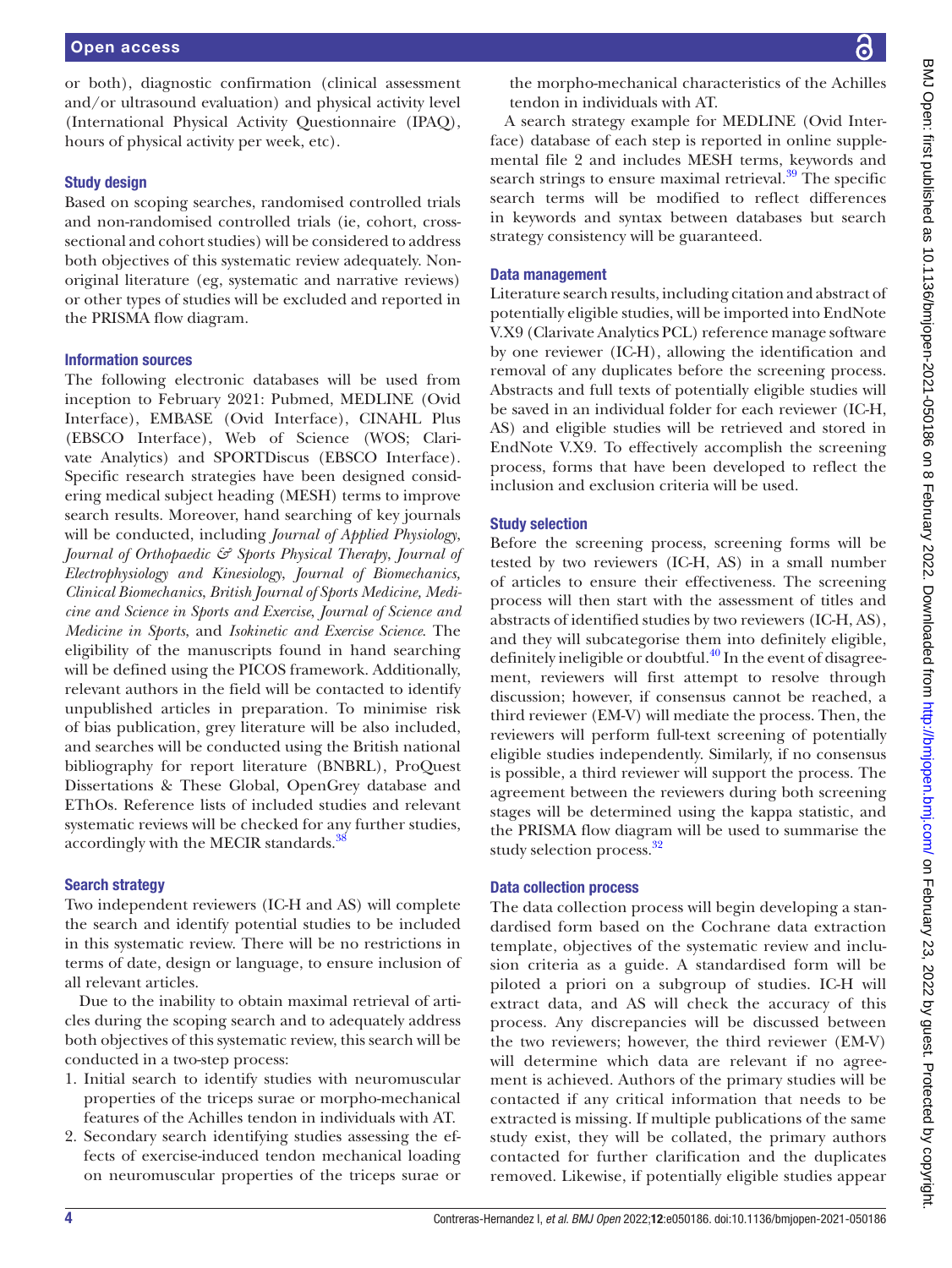<span id="page-5-0"></span>

| Characteristics of included studies<br><b>Table 1</b> |                                                                                                                                                                                                                                                                                                                                                                                                                                                                                                                                                                                                                         |  |  |  |  |  |  |
|-------------------------------------------------------|-------------------------------------------------------------------------------------------------------------------------------------------------------------------------------------------------------------------------------------------------------------------------------------------------------------------------------------------------------------------------------------------------------------------------------------------------------------------------------------------------------------------------------------------------------------------------------------------------------------------------|--|--|--|--|--|--|
| Date of data extraction                               |                                                                                                                                                                                                                                                                                                                                                                                                                                                                                                                                                                                                                         |  |  |  |  |  |  |
| Information about data                                | Data extracted                                                                                                                                                                                                                                                                                                                                                                                                                                                                                                                                                                                                          |  |  |  |  |  |  |
| General study information                             | Title<br>Authors<br>Year of publication                                                                                                                                                                                                                                                                                                                                                                                                                                                                                                                                                                                 |  |  |  |  |  |  |
| Study methodology                                     | Study design<br>Sample size<br>Individuals' characteristics (age,<br>gender, weight, height, physical<br>activity level, etc)<br>Diagnostic confirmation (clinical<br>evaluation, ultrasound/MRI<br>assessment, use of questionnaires,<br>etc)<br>Achilles tendinopathy group<br>characteristics (location, side, pain<br>intensity, duration of symptoms, etc)<br>Type of instrument used to measure<br>the neuromuscular properties<br>Type of instrument used to determine<br>the morpho-mechanical properties<br>(ultrasonography or MRI)<br>Type of exercise-induced mechanical<br>tendon loading protocol applied |  |  |  |  |  |  |
| Outcome                                               | The neuromuscular properties include<br>the amplitude and timing of EMG<br>activity of the gastrocnemius-soleus,<br>tibialis anterior and gastrocnemius-<br>soleus coactivation, gastrocnemius-<br>soleus MEPs, H-reflex, F-wave and<br>motor unit data.<br>The morpho-mechanical properties<br>of the Achilles tendon include length,<br>thickness, cross-sectional area,<br>volume, stiffness, modulus, creep,<br>elasticity, strain and stress.<br>The comparison could be within<br>groups (eg, affected vs non-affected<br>side) or between groups (eg, Achilles<br>tendinopathy group vs control group).          |  |  |  |  |  |  |
| Funding, declaration of<br>conflict of interest       | <b>Funding information</b><br>Conflict of interest of authors                                                                                                                                                                                                                                                                                                                                                                                                                                                                                                                                                           |  |  |  |  |  |  |

MEPs, motor-evoked potentials.

to use the same data during the data collection process, the primary authors will be contacted, and a specific report will be selected. The decision of the selected report will be justified.

#### Data items

Data items to be extracted include general study information, participants' characteristics, measurement methods and outcome measures. These items are presented in [table](#page-5-0) 1. We will use the same extraction sheet for each step of the systematic review; the only difference will be the item regarding 'Type of exercise-induced mechanical tendon loading protocol applied'. If any eligible studies include more than two groups, data will be extracted only from the control group and the one that meets the eligibility criteria.

## Risk of bias

The risk of bias will be determined independently by two reviewers (IC-H and AS) using the RoB 2 and ROBINS-I tools according with Cochrane recommendations.<sup>31</sup> The RoB 2 is a tool to determine the risk of bias in randomised trials and includes the following domains: bias arising from the randomisation process, bias due to deviations from intended interventions, bias due to missing outcome data, bias in measurement of the outcome, bias in selection of the reported result and overall bias.<sup>[41](#page-7-17)</sup> The domains were selected to address all important mechanisms by which bias can be introduced into the results of a trial, based on a combination of empirical evidence and theoretical considerations[.41](#page-7-17) Each domain is required, and no additional domains should be added. For each domain, the tool comprises a series of 'signalling questions', a judgement about risk of bias for the domain, free text boxes to justify responses to the signalling questions and risk-of-bias judgement, and an option to predict (and explain) the likely direction of bias. $31$  Signalling questions aim to elicit information relevant to an assessment of risk of bias.[41](#page-7-17) The questions seek to be reasonably factual in nature[.41](#page-7-17) The response options are 'yes,' 'probably yes,' 'probably no,' 'no' and 'no information'.[41](#page-7-17) Based on these responses, the options for a domain-level risk-ofbias judgement are 'Low', 'Some concerns' and 'High' risk of bias. $41$ 

The ROBINS-I will be used to determine the risk of bias in non-randomised studies of interventions and include the following domains: bias due to confounding, bias in selection of participants into the study, bias in classification of interventions, bias due to deviations from intended interventions, bias due to missing data, bias in measurement of outcomes and bias in the selection of the reported result.<sup>42</sup> Each domain is mandatory, and no additional domain should be added. The tool comprises, for each domain, a series of 'signalling questions', a judgement about risk of bias for the domain, free text boxes to justify responses to the signalling questions and risk-of-bias judgements and an option to predict (and explain) the likely direction of bias. $31$  The signalling questions aim to elicit information relevant to the risk-of-bias judgement for the domain, and work in the same way as for RoB  $2<sup>31</sup>$ . The response options are 'yes,' 'probably yes,' 'probably no,' 'no' and 'no information'.[42](#page-7-18) Based on these responses, the options for a domain-level risk-of-bias judgement are 'Low', 'Moderate', 'Serious' or 'Critical' risk of bias, with an additional option of 'no information'.<sup>[42](#page-7-18)</sup>

Disagreements between the reviewers regarding the risk of bias in a study will be resolved by discussion, with the involvement of a third review author (EM-V) if necessary.

### Data synthesis

A meta-analysis will be considered if outcomes and methodology of the selected studies are homogeneous. If possible, the two reviewers (IC-H, AS) will independently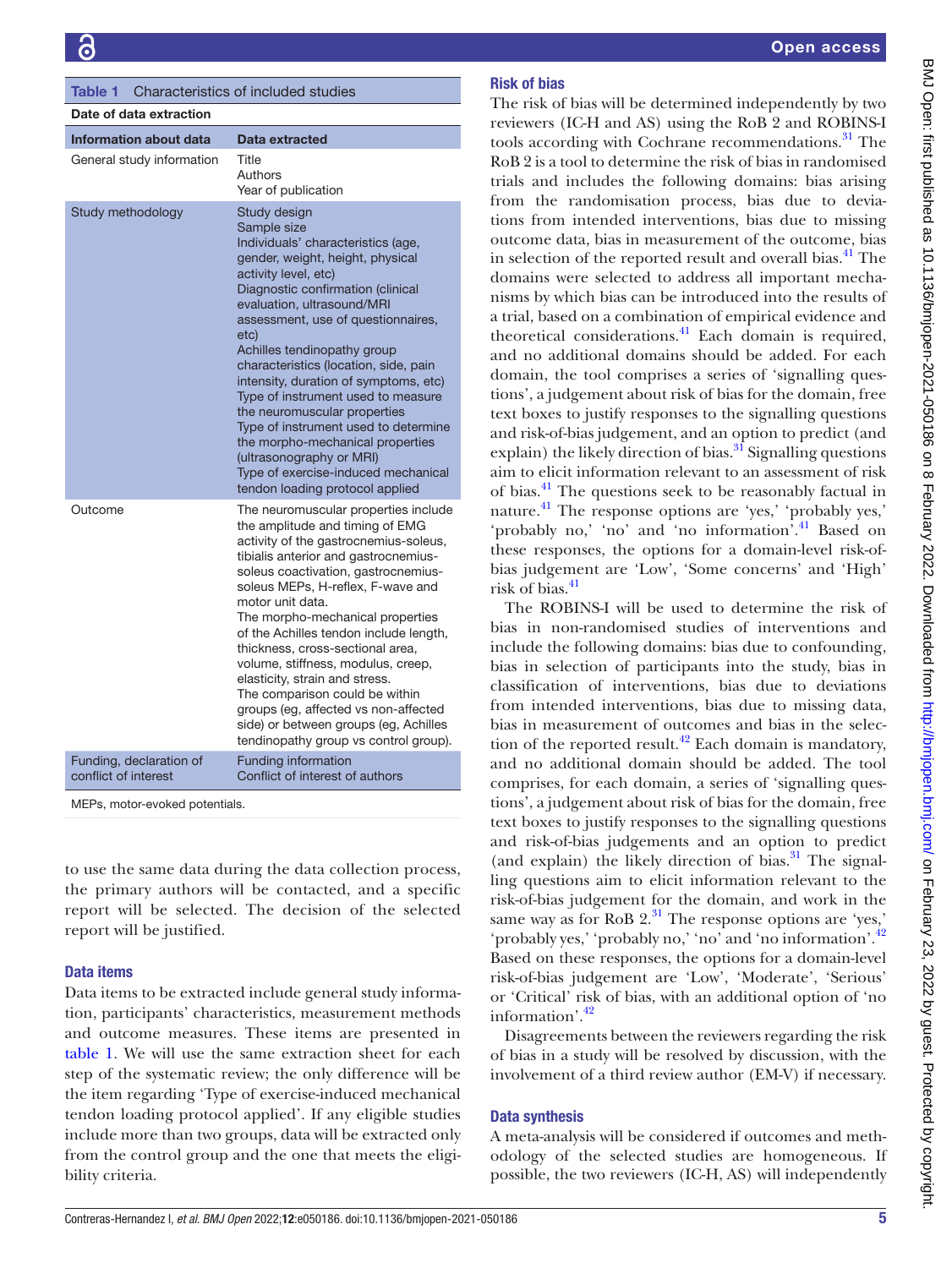group studies that are more homogeneous using the following characteristics:

- ► Parameter used to determine neuromuscular properties of the triceps surae.
- Parameter used to measure morpho-mechanical properties of the Achilles tendon.
- Type of exercised-induced mechanical tendon loading protocol applied.

Disagreement between the reviewers will be resolved by discussion, but if no agreement is possible, a third reviewer (EM-V) will mediate the process.

Whether clinical or methodological homogeneity across studies investigating the same outcome domain is sufficient, statistical heterogeneity will be performed. The amount of inconsistency among studies will be assessed using the  $I^2$  statistic.<sup>[43](#page-7-19)</sup> As in previous reviews, the grouping of studies will be eligible for meta-analysis if an  $I^2$  value of  $<50\%$  (low heterogeneity) is determined.<sup>44</sup> Then, a random-effects meta-analysis will be performed for each subgroup following the recommendations of Deeks *et al*. [45](#page-7-21) Extracted data will be converted into a common rubric, which most likely be ORs with 95% CIs since we are dealing mostly with binary data. $^{46}$  If the data are not sufficiently homogeneous, the results of the considered outcomes will be described using the vote-counting procedure (direction of difference or no difference) and a narrative synthesis will be developed. $47$  The narrative synthesis will be conducted following the recommendations of Popay and Snowden.<sup>46</sup>

#### Confidence in cumulative evidence

Data pooled quality (certainty) will be assessed using the Grading of Recommendations Assessment, Development, and Evaluation (GRADE) approach. $48\frac{49}{12}$  This process include five steps described by Goldet and Howick, $50$  and the final quality of evidence will be presented as 'High', 'Moderate', 'Low' or 'Very Low'. The certainty of evidence for each outcome across studies can be decreased by risk of bias, inconsistency, indirectness, imprecision and publication bias.<sup>51</sup> Conversely, certainty of evidence can be increased by large effect size, dose–response gradient and plausible confounding biases that underestimate the effect size. $51$  Finally, recommendations for the interpretation of the evidence quality will be given, following the criteria of Guyatt *et al*. [52](#page-7-27)

#### Patient and public involvement

The topic of this systematic review protocol was not discussed at our established patient and public involvement meetings (PPI), due to COVID-19 pandemic. Patients will not be involved in the analysis and data collection of this project, but our results will be presented at PPI meetings at the University of Birmingham in the future.

#### Ethics and dissemination of results

Ethical approval is not required for this review, as it will only involve the collation of previously published data.

Our findings will be disseminated through publication in a peer-reviewed journal and presented at national and/or international conferences.

Twitter Deborah Falla [@Deb\\_Falla](https://twitter.com/Deb_Falla) and Eduardo Martinez-Valdes [@mredumartinez](https://twitter.com/mredumartinez)

Contributors IC-H and EM-V are responsible for the conception of the research question and development of the protocol. IC-H wrote the first draft of the protocol with guidance from EM-V and DF. IC-H and AS will be the first and second reviewers, respectively. EM-V will be the third reviewer. All drafts were revised and reviewed by all the authors before the final approval of the last version of the manuscript.

Funding The authors have not declared a specific grant for this research from any funding agency in the public, commercial or not-for-profit sectors.

Competing interests None declared.

Patient consent for publication Not applicable.

Provenance and peer review Not commissioned; externally peer reviewed.

Supplemental material This content has been supplied by the author(s). It has not been vetted by BMJ Publishing Group Limited (BMJ) and may not have been peer-reviewed. Any opinions or recommendations discussed are solely those of the author(s) and are not endorsed by BMJ. BMJ disclaims all liability and responsibility arising from any reliance placed on the content. Where the content includes any translated material, BMJ does not warrant the accuracy and reliability of the translations (including but not limited to local regulations, clinical guidelines, terminology, drug names and drug dosages), and is not responsible for any error and/or omissions arising from translation and adaptation or otherwise.

Open access This is an open access article distributed in accordance with the Creative Commons Attribution Non Commercial (CC BY-NC 4.0) license, which permits others to distribute, remix, adapt, build upon this work non-commercially, and license their derivative works on different terms, provided the original work is properly cited, appropriate credit is given, any changes made indicated, and the use is non-commercial. See: [http://creativecommons.org/licenses/by-nc/4.0/.](http://creativecommons.org/licenses/by-nc/4.0/)

#### ORCID iDs

Deborah Falla<http://orcid.org/0000-0003-1689-6190> Alessandro Schneebeli <http://orcid.org/0000-0002-8411-2012> Eduardo Martinez-Valdes <http://orcid.org/0000-0002-5790-7514>

#### **REFERENCES**

- <span id="page-6-0"></span>1 Millar NL, Silbernagel KG, Thorborg K, *et al*. Tendinopathy. *[Nat Rev](http://dx.doi.org/10.1038/s41572-020-00234-1)  [Dis Primers](http://dx.doi.org/10.1038/s41572-020-00234-1)* 2021;7.
- <span id="page-6-1"></span>2 Longo UG, Ronga M, Maffulli N. Achilles tendinopathy. *[Sports Med](http://dx.doi.org/10.1097/JSA.0b013e3181a3d625)  [Arthrosc Rev](http://dx.doi.org/10.1097/JSA.0b013e3181a3d625)* 2009;17:112–26.
- <span id="page-6-2"></span>3 Kvist M. Achilles tendon injuries in athletes. *[Sports Med](http://dx.doi.org/10.2165/00007256-199418030-00004)* 1994;18:173–201.
- 4 Rolf C, Movin T, Etiology MT. Etiology, histopathology, and outcome of surgery in achillodynia. *[Foot Ankle Int](http://dx.doi.org/10.1177/107110079701800906)* 1997;18:565–9.
- <span id="page-6-3"></span>5 Kvist M. Achilles tendon injuries in athletes. *[Ann Chir Gynaecol](http://www.ncbi.nlm.nih.gov/pubmed/1897886)* 1991;80:188–201.
- <span id="page-6-4"></span>6 Silbernagel KG, Thomeé R, Eriksson BI, *et al*. Continued sports activity, using a pain-monitoring model, during rehabilitation in patients with Achilles tendinopathy: a randomized controlled study. *[Am J Sports Med](http://dx.doi.org/10.1177/0363546506298279)* 2007;35:897–906.
- <span id="page-6-5"></span>7 Arya S, Kulig K. Tendinopathy alters mechanical and material properties of the Achilles tendon. *[J Appl Physiol](http://dx.doi.org/10.1152/japplphysiol.00259.2009)* 2010;108:670–5.
- <span id="page-6-6"></span>Maffulli N, Moller HD, Evans CH. Tendon healing: can it be optimised? *[Br J Sports Med](http://dx.doi.org/10.1136/bjsm.36.5.315)* 2002;36:315–6.
- <span id="page-6-7"></span>9 Nishikawa K, Biewener AA, Aerts P, *et al*. Neuromechanics: an integrative approach for understanding motor control. *[Integr Comp](http://dx.doi.org/10.1093/icb/icm024)  [Biol](http://dx.doi.org/10.1093/icb/icm024)* 2007;47:16–54.
- <span id="page-6-8"></span>10 PKGC WDM. The organization and planning of movement. In: *Principles of neural science*. 5 ed. New York, NY: McGraw-Hill, 2013.
- <span id="page-6-9"></span>11 Chang Y-J, Kulig K. The neuromechanical adaptations to Achilles tendinosis. *[J Physiol](http://dx.doi.org/10.1113/JP270220)* 2015;593:3373–87.
- <span id="page-6-10"></span>12 Scott SH. Optimal feedback control and the neural basis of volitional motor control. *[Nat Rev Neurosci](http://dx.doi.org/10.1038/nrn1427)* 2004;5:532–45.
- <span id="page-6-11"></span>13 Millar NL, Silbernagel KG, Thorborg K, *et al*. Tendinopathy. *[Nat Rev](http://dx.doi.org/10.1038/s41572-020-00234-1)  [Dis Primers](http://dx.doi.org/10.1038/s41572-020-00234-1)* 2021;7:1.
- <span id="page-6-12"></span>14 Lin TWTW, Cardenas L, Soslowsky LJLJ. Biomechanics of tendon injury and repair. *[J Biomech](http://dx.doi.org/10.1016/j.jbiomech.2003.11.005)* 2004;37:865–77.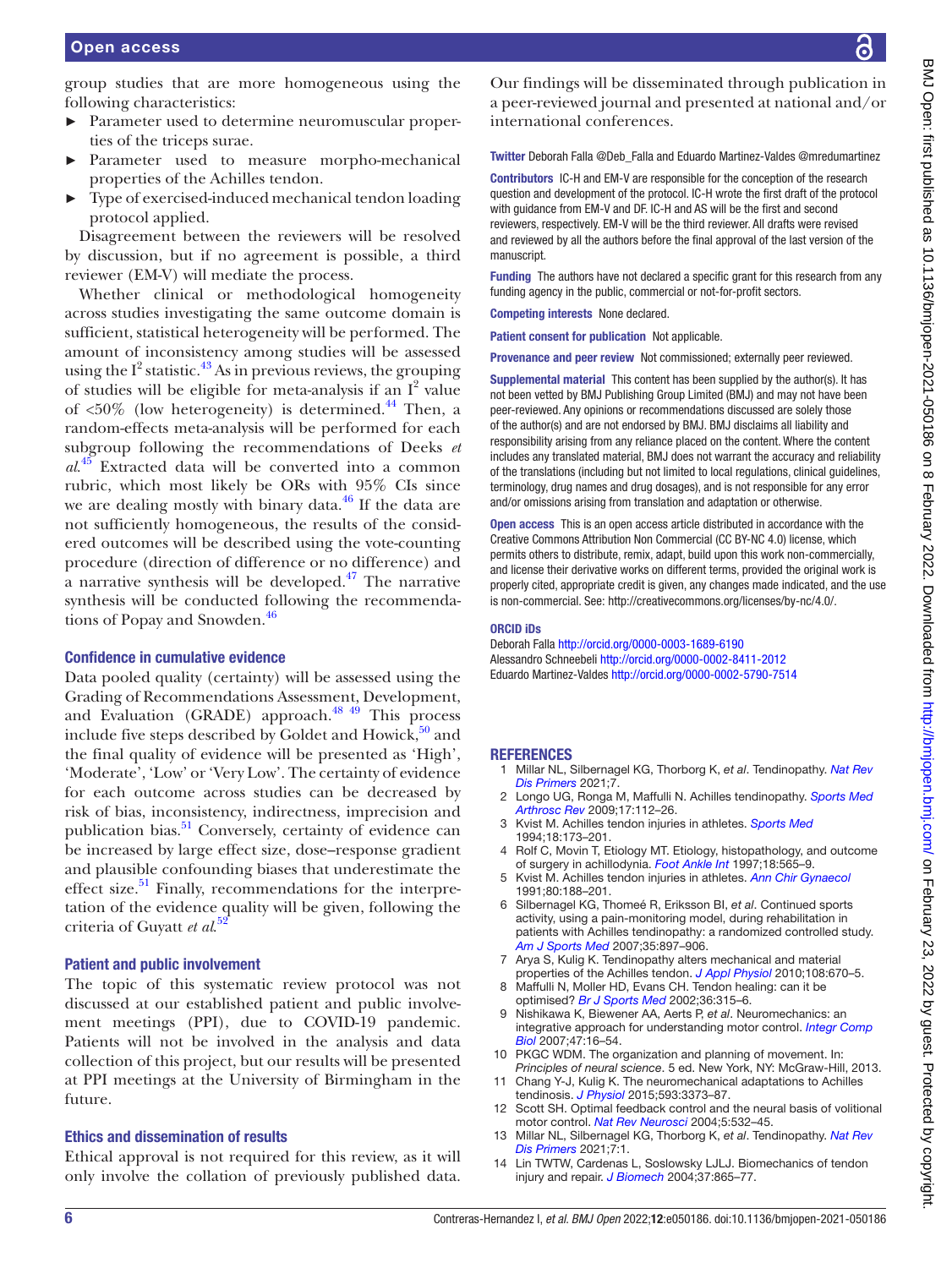- <span id="page-7-0"></span>15 Knikou M. The H-reflex as a probe: pathways and pitfalls. *[J Neurosci](http://dx.doi.org/10.1016/j.jneumeth.2008.02.012)  [Methods](http://dx.doi.org/10.1016/j.jneumeth.2008.02.012)* 2008;171:1–12.
- <span id="page-7-1"></span>16 Wang H-K, Lin K-H, Wu Y-K, *et al*. Evoked spinal reflexes and force development in elite athletes with middle-portion Achilles tendinopathy. *[J Orthop Sports Phys Ther](http://dx.doi.org/10.2519/jospt.2011.3564)* 2011;41:785–94.
- <span id="page-7-2"></span>17 Aagaard P, Simonsen EB, Andersen JL, *et al*. Neural adaptation to resistance training: changes in evoked V-wave and H-reflex responses. *[J Appl Physiol](http://dx.doi.org/10.1152/japplphysiol.01185.2001)* 2002;92:2309–18.
- <span id="page-7-3"></span>18 Scott A, Backman LJ, Speed C. Tendinopathy: update on pathophysiology. *[J Orthop Sports Phys Ther](http://dx.doi.org/10.2519/jospt.2015.5884)* 2015;45:833–41. 19 Henriksen M, Aaboe J, Graven-Nielsen T, *et al*. Motor responses to
- <span id="page-7-5"></span><span id="page-7-4"></span>experimental Achilles tendon pain. *[Br J Sports Med](http://dx.doi.org/10.1136/bjsm.2010.072561)* 2011;45:393–8. 20 Lund JP, Donga R, Widmer CG, *et al*. The pain-adaptation model: a discussion of the relationship between chronic musculoskeletal pain
- <span id="page-7-6"></span>and motor activity. *[Can J Physiol Pharmacol](http://dx.doi.org/10.1139/y91-102)* 1991;69:683–94. 21 Beyer R, Kongsgaard M, Hougs Kjær B, *et al*. Heavy slow resistance versus eccentric training as treatment for Achilles tendinopathy: a randomized controlled trial. *[Am J Sports Med](http://dx.doi.org/10.1177/0363546515584760)* 2015;43:1704–11.
- <span id="page-7-7"></span>22 Alfredson H, Pietilä T, Jonsson P, *et al*. Heavy-load eccentric calf muscle training for the treatment of chronic Achilles tendinosis. *[Am J](http://dx.doi.org/10.1177/03635465980260030301)  [Sports Med](http://dx.doi.org/10.1177/03635465980260030301)* 1998;26:360–6.
- <span id="page-7-8"></span>23 Malliaras P, Barton CJ, Reeves ND, *et al*. Achilles and patellar tendinopathy loading programmes : a systematic review comparing clinical outcomes and identifying potential mechanisms for effectiveness. *[Sports Med](http://dx.doi.org/10.1007/s40279-013-0019-z)* 2013;43:267–86.
- 24 Silbernagel KG, Crossley KM. A proposed Return-to-Sport program for patients with Midportion Achilles tendinopathy: rationale and implementation. *[J Orthop Sports Phys Ther](http://dx.doi.org/10.2519/jospt.2015.5885)* 2015;45:876–86.
- 25 Alfredson H, Lorentzon R. Chronic Achilles tendinosis: recommendations for treatment and prevention. *[Sports Med](http://dx.doi.org/10.2165/00007256-200029020-00005)* 2000;29:135–46.
- 26 Kongsgaard M, Kovanen V, Aagaard P, *et al*. Corticosteroid injections, eccentric decline squat training and heavy slow resistance training in patellar tendinopathy. *[Scand J Med Sci Sports](http://dx.doi.org/10.1111/j.1600-0838.2009.00949.x)* 2009;19:790–802.
- 27 Kongsgaard M, Qvortrup K, Larsen J, *et al*. Fibril morphology and tendon mechanical properties in patellar tendinopathy: effects of heavy slow resistance training. *[Am J Sports Med](http://dx.doi.org/10.1177/0363546509350915)* 2010;38:749–56.
- 28 Mafi N, Lorentzon R, Alfredson H. Superior short-term results with eccentric calf muscle training compared to concentric training in a randomized prospective multicenter study on patients with chronic Achilles tendinosis. *[Knee Surg Sports Traumatol Arthrosc](http://dx.doi.org/10.1007/s001670000148)* 2001;9:42–7.
- <span id="page-7-9"></span>29 Merza E, Pearson S, Lichtwark G, *et al*. Immediate and longterm effects of mechanical loading on Achilles tendon volume: a systematic review and meta-analysis. *[J Biomech](http://dx.doi.org/10.1016/j.jbiomech.2021.110289)* 2021;118:110289.
- 30 Färnqvist K, Pearson S, Malliaras P. Adaptation of tendon structure and function in tendinopathy with exercise and its relationship to clinical outcome. *[J Sport Rehabil](http://dx.doi.org/10.1123/jsr.2018-0353)* 2020;29:107–15.
- <span id="page-7-10"></span>31 Higgins JPT TJ, Chandler J, *et al*, eds. *Cochrane Handbook for Systematic Reviews of Interventions version 6.0 (updated July 2019): Cochrane*, 2019.
- <span id="page-7-13"></span>32 Shamseer L, Moher D, Clarke M, *et al*. Preferred reporting items for systematic review and meta-analysis protocols (PRISMA-P) 2015: elaboration and explanation. *[BMJ](http://dx.doi.org/10.1136/bmj.g7647)* 2015;349:g7647.
- 33 Moher D, Shamseer L, Clarke M, *et al*. Preferred reporting items for systematic review and meta-analysis protocols (PRISMA-P) 2015 statement. *[Syst Rev](http://dx.doi.org/10.1186/2046-4053-4-1)* 2015;4:1.
- <span id="page-7-11"></span>34 Arvanitidis M, Falla D, Sanderson A, *et al*. Does pain influence force steadiness? A protocol for a systematic review. *[BMJ Open](http://dx.doi.org/10.1136/bmjopen-2020-042525)* 2021;11:e042525.
- 35 Devecchi V, Gallina A, Heneghan NR, *et al*. Are neuromuscular adaptations present in people with recurrent spinal pain during a period of remission? A protocol for a systematic review. *[BMJ Open](http://dx.doi.org/10.1136/bmjopen-2019-033276)* 2019;9:e033276.
- <span id="page-7-12"></span>36 Mueller M, D'Addario M, Egger M, *et al*. Methods to systematically review and meta-analyse observational studies: a systematic scoping review of recommendations. *[BMC Med Res Methodol](http://dx.doi.org/10.1186/s12874-018-0495-9)* 2018;18:44.
- 37 Smith V, Devane D, Begley CM, *et al*. Methodology in conducting a systematic review of systematic reviews of healthcare interventions. *[BMC Med Res Methodol](http://dx.doi.org/10.1186/1471-2288-11-15)* 2011;11:15.
- <span id="page-7-14"></span>38 Higgins JPT LT, Chandler J, Tovey D, *et al*. *Methodological expectations of Cochrane intervention reviews*. London: Cochrane, 2016.
- <span id="page-7-15"></span>39 Jenuwine ES, Floyd JA. Comparison of medical subject Headings and text-word searches in MEDLINE to retrieve studies on sleep in healthy individuals. *[J Med Libr Assoc](http://www.ncbi.nlm.nih.gov/pubmed/15243641)* 2004;92:349–53.
- <span id="page-7-16"></span>40 Lefebvre CGJ, Briscoe S, *et alet al*. Chapter 4: Searching for and selecting studies. In: Higgins JPT TJ, Chandler J, eds. *Cochrane Handbook for systematic reviews of interventions version 60 (updated July 2019): cochrane*. 2019.
- <span id="page-7-17"></span>Sterne JAC, Savović J, Page MJ, *et al*. Rob 2: a revised tool for assessing risk of bias in randomised trials. *[BMJ](http://dx.doi.org/10.1136/bmj.l4898)* 2019;366:l4898.
- <span id="page-7-18"></span>42 Sterne JA, Hernán MA, Reeves BC, *et al*. ROBINS-I: a tool for assessing risk of bias in non-randomised studies of interventions. *[BMJ](http://dx.doi.org/10.1136/bmj.i4919)* 2016;355:i4919.
- <span id="page-7-19"></span>43 Higgins JPT, Thompson SG. Quantifying heterogeneity in a metaanalysis. *[Stat Med](http://dx.doi.org/10.1002/sim.1186)* 2002;21:1539–58.
- <span id="page-7-20"></span>Heneghan NR, Smith R, Rushton A. Thoracic dysfunction in whiplash-associated disorders: a systematic review and metaanalysis protocol. *[Syst Rev](http://dx.doi.org/10.1186/s13643-016-0201-0)* 2016;5:26.
- <span id="page-7-21"></span>45 Deeks JJ HJ, Altman DG. Chapter 10: analysing data and undertaking meta-analysis. In: Higgins JPT TJ, Chandler J, *et al*, eds. *Cochrane Handbook for systematic reviews of interventions version 60 (updated July 2019): cochrane*, 2019.
- <span id="page-7-22"></span>46 Popay JRH, Snowden A. *Guidance on the conduct of narrative synthesis in systematic reviews: a product from the ESRC methods programme*. Lancaster, UK: Lancaster University, 2006.
- <span id="page-7-23"></span>47 McKenzie JE BS. Chapter 12: Synthesizing and presenting findings using other methods. In: Higgins JPT TJ, Chandler J, eds. *Cochrane Handbook for systematic reviews of interventions*. London: Cochrane, 2008.
- <span id="page-7-24"></span>48 Guyatt G, Oxman AD, Akl EA, *et al*. Grade guidelines: 1. Introduction-GRADE evidence profiles and summary of findings tables. *[J Clin](http://dx.doi.org/10.1016/j.jclinepi.2010.04.026)  [Epidemiol](http://dx.doi.org/10.1016/j.jclinepi.2010.04.026)* 2011;64:383–94.
- 49 Schünemann HBJ, Guyatt G, eds. *Handbook for grading the quality of evidence and the strength of recommendations using the GRADE approach*, 2013.
- <span id="page-7-25"></span>50 Goldet G, Howick J. Understanding grade: an introduction. *[J Evid](http://dx.doi.org/10.1111/jebm.12018)  [Based Med](http://dx.doi.org/10.1111/jebm.12018)* 2013;6:50–4.
- <span id="page-7-26"></span>51 Balshem H, Helfand M, Schünemann HJ, *et al*. Grade guidelines: 3. rating the quality of evidence. *[J Clin Epidemiol](http://dx.doi.org/10.1016/j.jclinepi.2010.07.015)* 2011;64:401–6.
- <span id="page-7-27"></span>52 Guyatt GH, Oxman AD, Vist GE, *et al*. Grade: an emerging consensus on rating quality of evidence and strength of recommendations. *[BMJ](http://dx.doi.org/10.1136/bmj.39489.470347.AD)* 2008;336:924–6.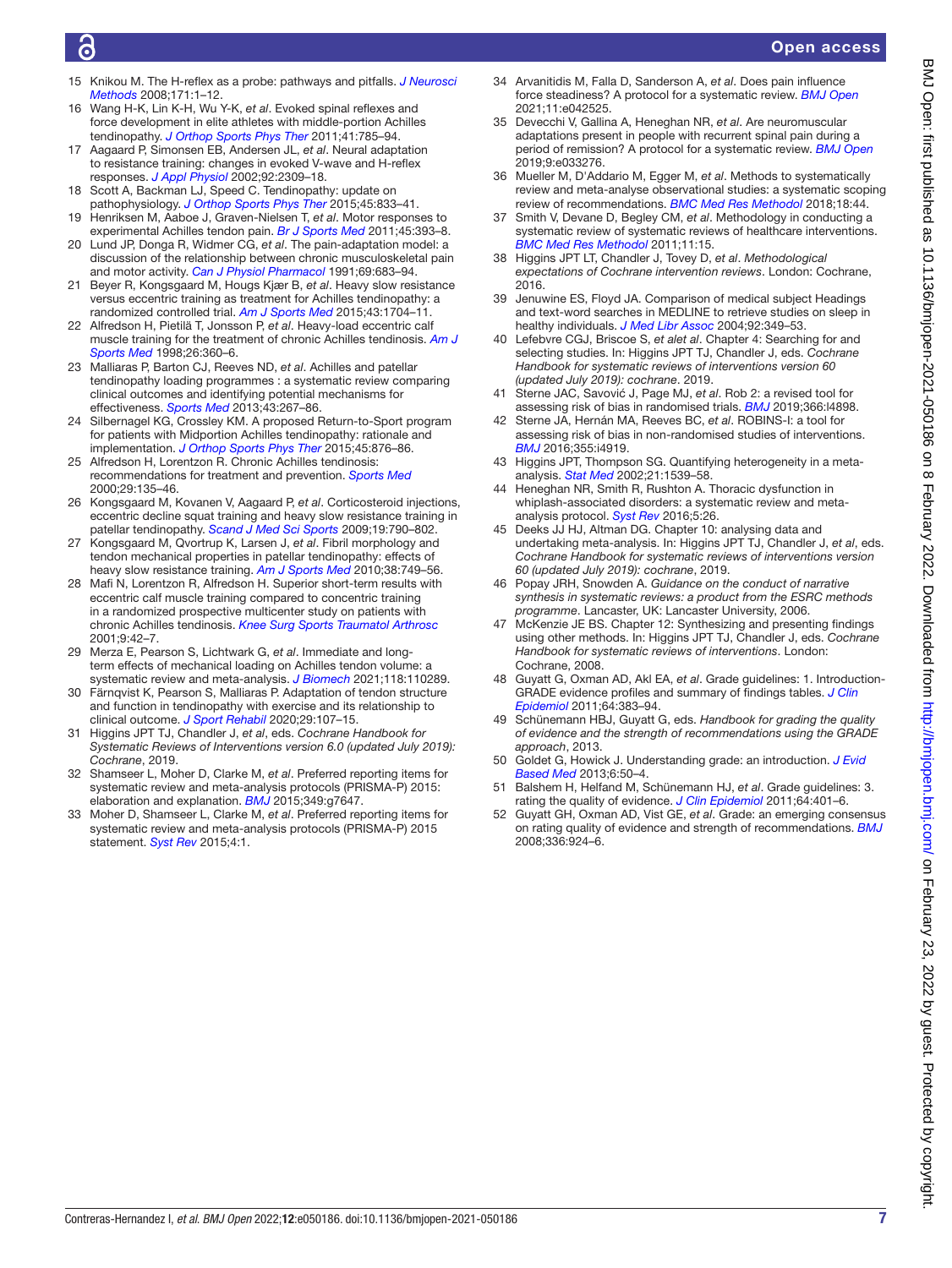## **PRISMA-P (Preferred Reporting Items for Systematic Review and Meta-Analysis Protocols) 2015 checklist: recommended items to address in a systematic review protocol\***

| <b>Section and topic</b>          | Items N°       | <b>Checklist item</b>                                                                                                                                                                                                            | Page N°                 |
|-----------------------------------|----------------|----------------------------------------------------------------------------------------------------------------------------------------------------------------------------------------------------------------------------------|-------------------------|
| <b>ADMINISTRATIVE INFORMATION</b> |                |                                                                                                                                                                                                                                  |                         |
| Title:                            |                |                                                                                                                                                                                                                                  |                         |
| Identification                    | 1a             | Identify the report as a protocol of a systematic review                                                                                                                                                                         | $\mathbf{1}$            |
| Update                            | 1 <sub>b</sub> | If the protocol is for an update of a previous systematic review, identify as such                                                                                                                                               | N/A                     |
| Registration                      | 2              | If registered, provide the name of the registry (such as PROSPERO) and registration number                                                                                                                                       | 2,7                     |
| Authors:                          |                |                                                                                                                                                                                                                                  |                         |
| Contact                           | 3a             | Provide name, institutional affiliation, e-mail address of all protocol authors; provide physical mailing address of<br>corresponding author.                                                                                    | 1                       |
| Contributions                     | 3 <sub>b</sub> | Describe contributions of protocol authors and identify the guarantor of the review                                                                                                                                              | 15                      |
| Amendments                        | $\overline{4}$ | If the protocol represents an amendment of a previously completed or published protocol, identify as such and list<br>changes; otherwise, state plan for documenting important protocol amendments                               | N/A                     |
| Support:                          |                |                                                                                                                                                                                                                                  |                         |
| Sources                           | 5a             | Indicate sources of financial or other support for the review                                                                                                                                                                    | 15                      |
| Sponsor                           | 5 <sub>b</sub> | Provide name for the review funder and/or sponsor                                                                                                                                                                                | N/A                     |
| Role of sponsor or funder         | 5c             | Describe role of funder(s), sponsor(s), and/or institution(s), if any, in developing the protocol                                                                                                                                | N/A                     |
| <b>INTRODUCTION</b>               |                |                                                                                                                                                                                                                                  |                         |
| Rationale                         | 6              | Describe the rationale for the review in the context of what is already known                                                                                                                                                    | $4-6$                   |
| Objectives                        | $\tau$         | Provide an explicit statement of the question(s) the review will address with reference to participants, interventions,<br>comparators, and outcomes (PICO)                                                                      | 6                       |
| <b>METHODS</b>                    |                |                                                                                                                                                                                                                                  |                         |
| Eligibility criteria              | 8              | Specify the study characteristics (such as PICO, study design, setting, time frame) and report characteristics (such as<br>years considered, language, publication status) to be used as criteria for eligibility for the review | 7,8                     |
| Information sources               | 9              | Describe all intended information sources (such as electronic databases, contact with study authors, trial registers or<br>other grey literature sources) with planned dates of coverage                                         | 9,10                    |
| Search strategy                   | 10             | Present draft of search strategy to be used for at least one electronic database, including planned limits, such that it<br>could be repeated                                                                                    | Supplementary<br>file 2 |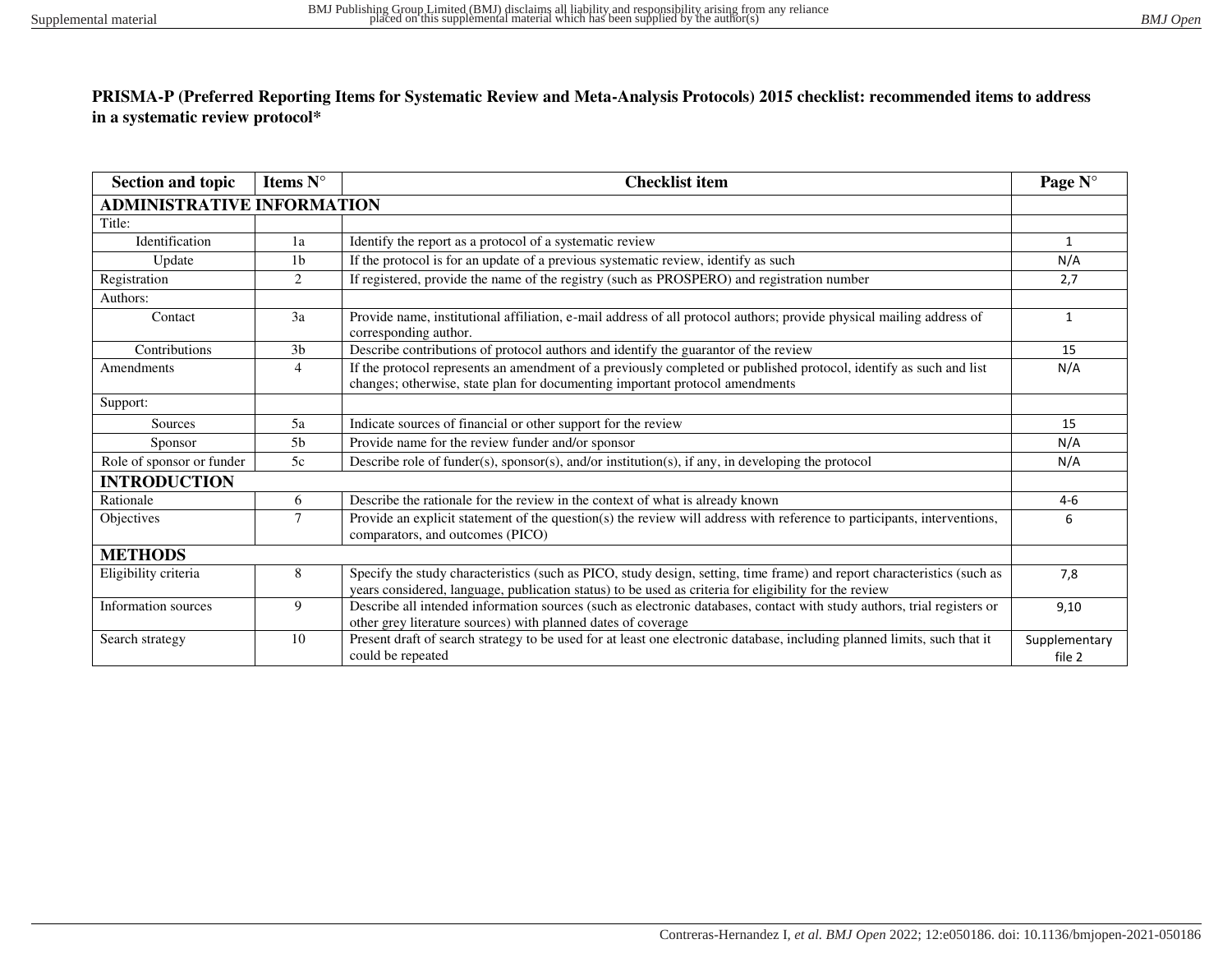| Study records:                        |                 |                                                                                                                                                                                                                                                              |               |
|---------------------------------------|-----------------|--------------------------------------------------------------------------------------------------------------------------------------------------------------------------------------------------------------------------------------------------------------|---------------|
| Data management                       | 11a             | Describe the mechanism(s) that will be used to manage records and data throughout the review                                                                                                                                                                 | 11            |
| Selection process                     | 11 <sub>b</sub> | State the process that will be used for selecting studies (such as two independents reviewers) through each phase of<br>the review (that is, screening, eligibility, and inclusion in meta-analysis)                                                         | 11            |
| Data collection process               | 11c             | Describe planned methods of extracting data from reports (such as piloting forms, done independently, in duplicate)<br>any processes for obtaining and confirming data from investigators                                                                    | 11,12         |
| Data items                            | 12              | List and define all variables from which data will be sought (such as PICO items, funding sources), any-pre-planned<br>data assumptions and simplifications                                                                                                  | 11,12/Table 1 |
| Outcomes and<br>prioritization        | 13              | List and define all outcomes for which data will be sought, including prioritization of main and additional outcomes,<br>with rationale                                                                                                                      | 11,12/Table 1 |
| Risk of bias in individual<br>studies | 14              | Describe anticipated methods for assessing risk of bias of individual studies, including whether this will be done at<br>the outcome or study level, or both; state how this information will be used in data synthesis                                      | 13,14         |
| Data synthesis                        | 15a             | Describe criteria under which study data will be quantitatively synthesised                                                                                                                                                                                  | 14            |
|                                       | 15 <sub>b</sub> | If data are appropriate for quantitative synthesis, describe planned summary measures, methods of handling data and<br>methods of combining data from studies, including any planned exploration of consistency (such as I <sup>2</sup> , Kendall's $\tau$ ) | 14            |
|                                       | 15c             | Describe any proposed additional analysis (such as sensitivity or subgroup analyses, meta-regression)                                                                                                                                                        | 14            |
|                                       | 15d             | If quantitative synthesis is not appropriate, describe the type of summary planned                                                                                                                                                                           | 14            |
| Meta-bias(es)                         | 16              | Specify any planned assessment of meta-bias(es) (such as publication bias across studies, selective reporting within<br>studies)                                                                                                                             | 14            |
| Confidence in cumulative<br>evidence  | 17              | Describe how the strength of the body of evidence will be assessed (such as GRADE)                                                                                                                                                                           | 14,15         |

**\*It is strongly recommended that this checklist be read in conjunction with the PRISMA-P Explanation and Elaboration for important clarification on the items. Amendments to a review protocol should be tracked and dated. The copyright for PRISMA-P (including checklist) is held by the PRISMA-P Group and is distributed under a Creative Commons Attribution License 4.0.** 

From: Shamseer L, Moher D, Clarke M, Ghersi D, Liberati A, Petticrew M, Shekelle P, Stewart L. PRISMA-P Group. Preferred reported items for systematic review and meta-analysis protocols (PRISMA-P) 2015: elaboration and explanations. BMJ. 2015 Jan 2; 349:g7647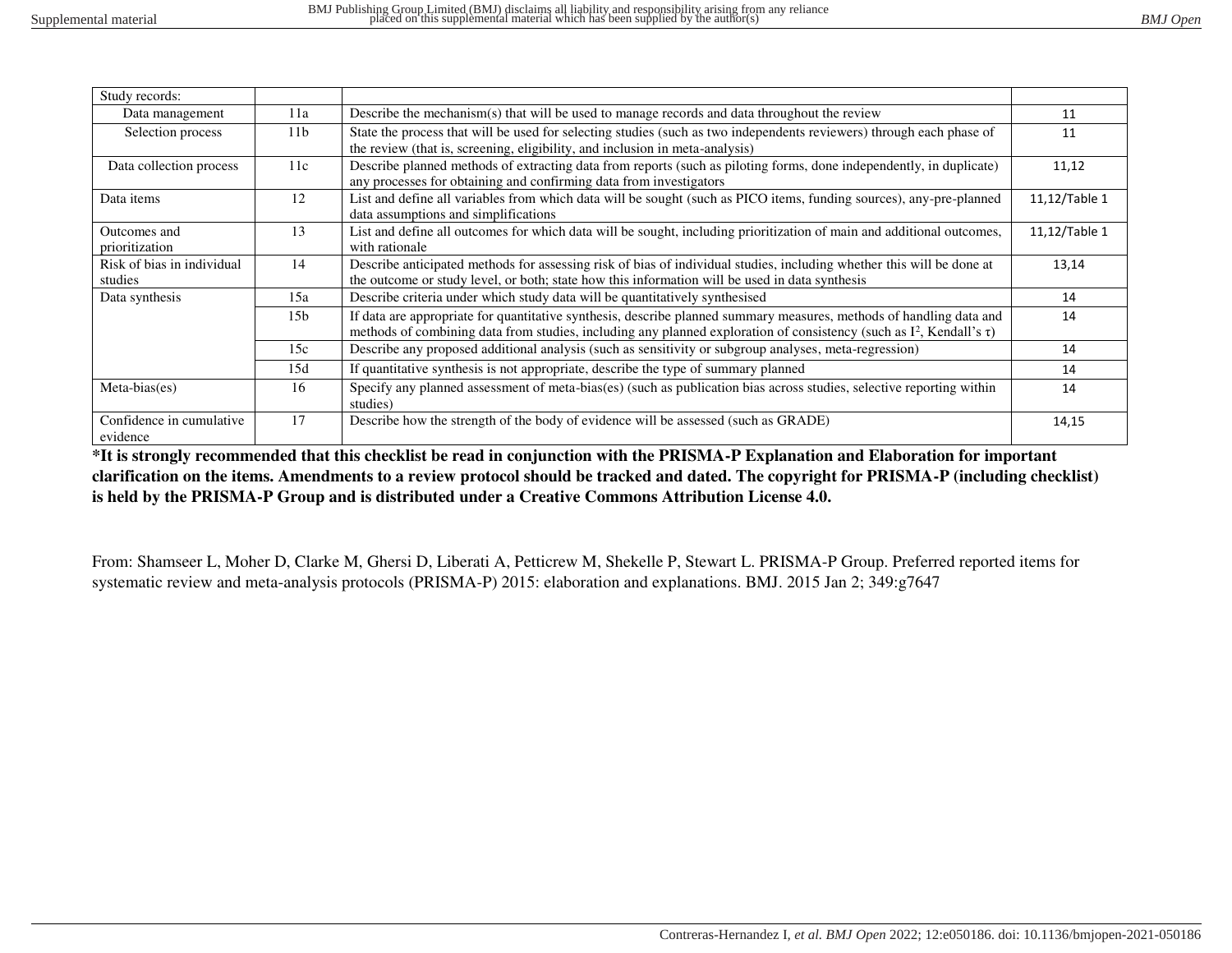# **Search strategy step 1 MEDLINE**

# **Search string**

("Corticospinal excita\*" OR "cortical excita\*" OR "spinal excita\*" OR "spinal reflex" OR "H-reflex" OR "V-wave" OR "F-wave" OR "neural drive" OR "motor evoked potential\*" OR "evoked muscle response\*" OR "electromyogra\*" OR "activation" OR "co-activation" OR "preactivation" OR "electromechanic\*" OR "motor unit\*" OR "motor neuron\*" OR "length" OR "thickness" OR "cross sectional area" OR "modulus" OR "viscoelasticity" OR "elasticity" OR "strain" OR "stress" OR "stiffness" OR "volume" OR "creep" OR "mechanic\*" OR "morphologic\*") AND ("tendin\*" OR "tenosynovitis" OR "paratenonitis" OR "tendovaginitis" OR "peritendinitis" OR "achillodynia") AND ("Achilles" OR "TendoAchilles" OR "Tendo-Achilles" OR "calcaneal tendon" OR "gastrocnemius" OR "triceps surae" OR "calf muscle\*" OR "tibialis anterior")

# **Keywords**

- 1- Corticospinal excita\*.mp
- 2- Cortical excita\*.mp
- 3- Spinal excita\*.mp
- 4- Spinal reflex.mp
- 5- H-reflex.mp
- 6- V-wave.mp
- 7- F-wave.mp
- 8- Neural drive.mp
- 9- Motor evoked potential\*.mp
- 10- Evoked muscle response\*.mp
- 11- Electromyogra\*.mp
- 12- Activation.mp
- 13- Co-activation.mp
- 14- Preactivation.mp
- 15- Electromechanic\*.mp
- 16- Motor unit\*.mp
- 17- Motor neuron\*.mp
- 18- Length.mp
- 19- Thickness.mp
- 20- Cross sectional area.mp
- 21- Modulus.mp
- 22- Viscoelasticity.mp
- 23- Elasticity.mp
- 24- Strain.mp
- 25- Stress.mp
- 26- Stiffness.mp
- 27- Volume.mp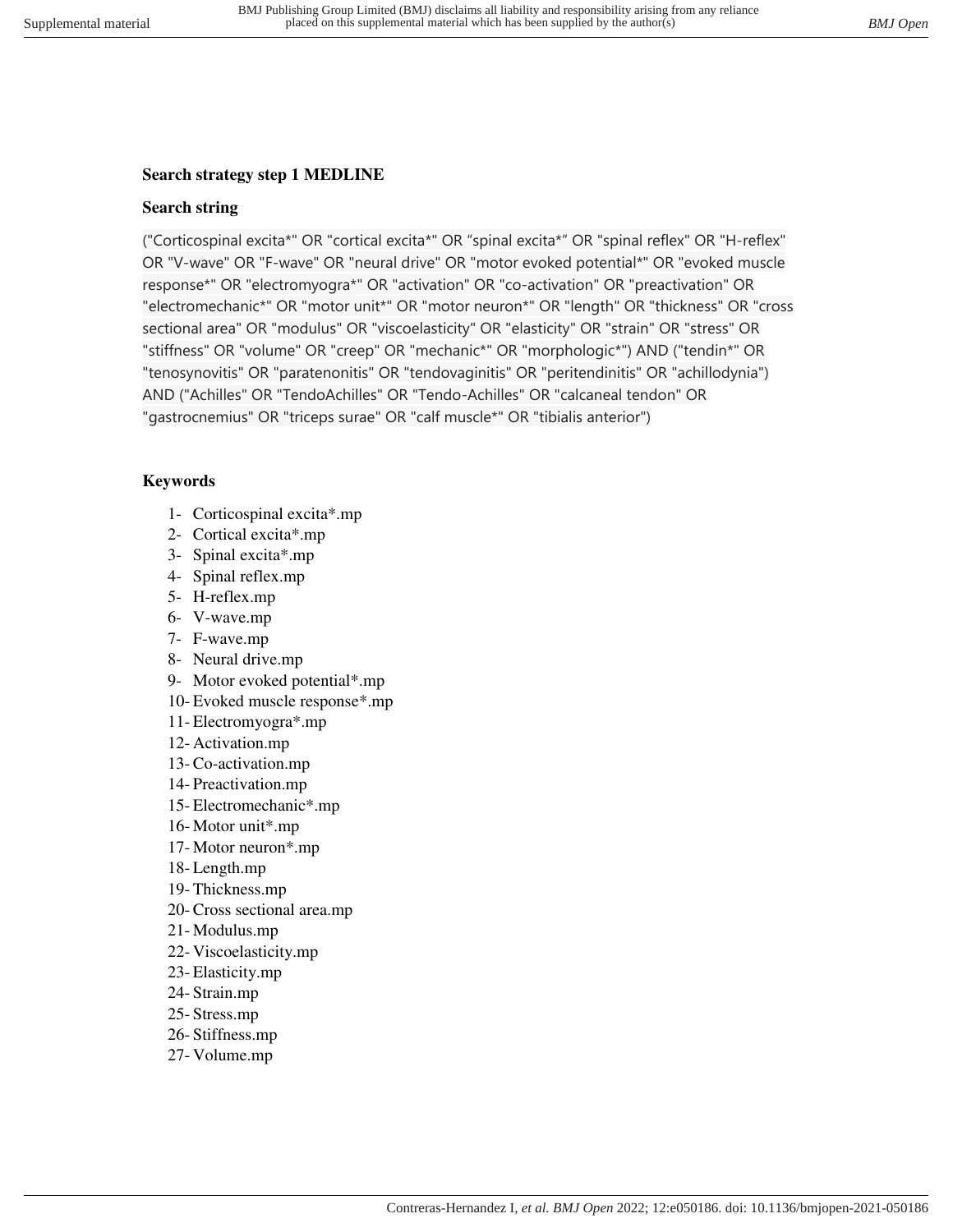- 28- Creep.mp
- 29- Mechanic\*.mp
- 30- Morphologic\*.mp

31- 1-30

- 32- Tendin\*.mp
- 33- Tenosynovitis.mp
- 34- Paratenonitis.mp
- 35- Tendovaginitis.mp
- 36- Peritendinitis.mp
- 37- Achillodynia.mp
- 38- 32-37
- 39- Achilles.mp
- 40- TendoAchilles.mp
- 41- Tendo-Achilles.mp
- 42- Calcaneal tendon.mp
- 43- Gastrocnemius.mp
- 44- Triceps surae.mp
- 45- Calf muscle\*.mp
- 46- Tibialis anterior.mp
- 47- 39-46
- 48- 31 AND 38 AND 47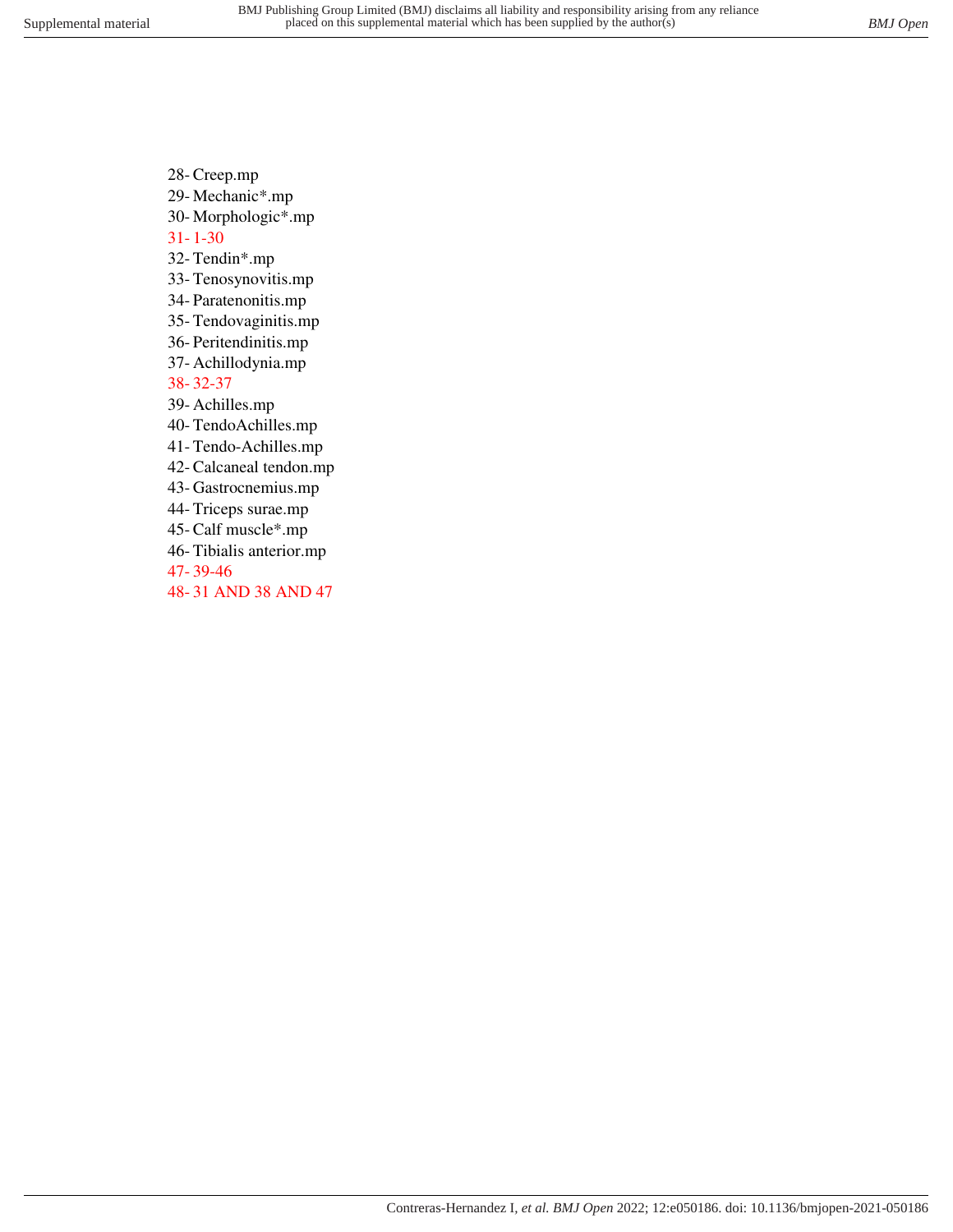# **Search strategy step 2 MEDLINE**

# **Search string**

("corticospinal excita\*" OR "cortical excita\*" OR "spinal excita\*" OR "spinal reflex" OR "H-reflex" OR "V-wave" OR "F-wave" OR "neural drive" OR "motor evoked potential\*" OR "evoked muscle response\*" OR "electromyogra\*" OR "activation" OR "co-activation" OR "preactivation" OR "electromechanic\*" OR "motor unit\*" OR "motor neuron\*" OR "length" OR "thickness" OR "cross sectional area" OR "modulus" OR "viscoelasticity" OR "elasticity" OR "strain" OR "stress" OR "stiffness" OR "volume" OR "creep" OR "mechanic\*" OR "morphologic\*") AND ("mechanical load\*" OR "Exercise\*" OR "physical activity\*" OR "eccentric" OR "concentric" OR "isometric" OR "training" OR "strengthening" OR "stretching" OR "vibration" OR "oscillation" OR "plyometric" OR "running" OR "walking") AND ("tendin\*" OR "tenosynovitis" OR "paratenonitis" OR "tendovaginitis" OR "peritendinitis" OR "achillodynia") AND ("Achilles" OR "TendoAchilles" OR "Tendo-Achilles" OR "calcaneal tendon" OR "gastrocnemius" OR "triceps surae" OR "calf muscle\*" OR "tibialis anterior")

# **Keywords**

- 1- Corticospinal excita\*.mp
- 2- Cortical excita\*.mp
- 3- Spinal excita\*.mp
- 4- Spinal reflex.mp
- 5- H-reflex.mp
- 6- V-wave.mp
- 7- F-wave.mp
- 8- Neural drive.mp
- 9- Motor evoked potential\*.mp
- 10- Evoked muscle response\*.mp
- 11- Electromyogra\*.mp
- 12- Activation.mp
- 13- Co-activation.mp
- 14- Preactivation.mp
- 15- Electromechanic\*.mp
- 16- Motor unit\*.mp
- 17- Motor neuron\*.mp
- 18- Length.mp
- 19- Thickness.mp
- 20- Cross sectional area.mp
- 21- Modulus.mp
- 22- Viscoelasticity.mp
- 23- Elasticity.mp
- 24- Strain.mp